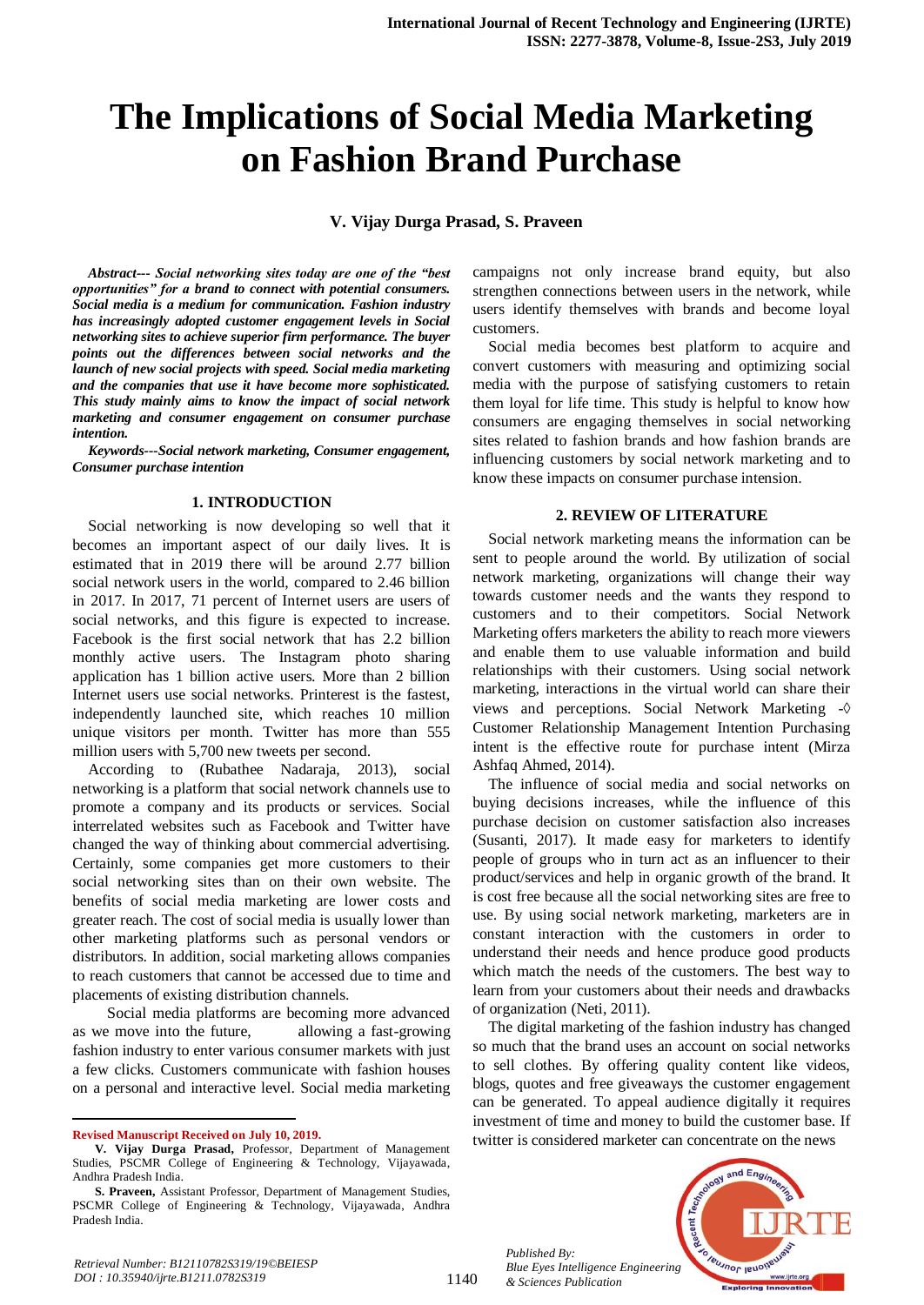and update about the brand and its promotions. Keep your social networking site active by regularly publishing and updating subscribers about your brand and other relevant content. You can do it simply by asking a simple question related to recent events or answering comments.

## **3. OBJECTIVES OF THE STUDY**

- To study the relationship and impact between social network marketing on consumers.
- To observe the influence of demographic factors on social networking purchasing.

## **4. METHODOLOGY & RESULTS**

The population size in Vijayawada is 1, 00,000. The Sample sizes of 150 questionnaires were distributed out of which 122 were responded. The sample size is 122. Convenience sampling is done for the study. As the research is related to social media the respondents who are internet users were considered.

## **Demographics Of The Respondents:**

From a total 756 respondents about 70.1 percent are male and the rest 29.9 percent are female. With respect to age of the respondents about 36.8 percent are in the age of 25-35 years and majority 40.7 percent are in the age of 35-45 years of age. All the respondents about 92.6 percent are married and the rest are not. It is amazing that about 33.3 percent of the consumers are graduates and the rest about 61.6 percent are SSC Qualified. About 45.8 of the respondents earn Rs. 20,000 to 30,000 of salary and finally about 45.8 percent possess 2-5 years of experience in brand purchasing in repeated and occasional times.

## **Descriptive Analysis: Testing Hypothesis:**

|                                          |                                |                                   | Table 1: Perceived Usefulness of Social Media Marketing in Brand purchasing |                 |                |               |                                      |                          |  |
|------------------------------------------|--------------------------------|-----------------------------------|-----------------------------------------------------------------------------|-----------------|----------------|---------------|--------------------------------------|--------------------------|--|
|                                          | <b>Demographic Description</b> | <b>Total</b><br>sample<br>$n=756$ | <b>Very</b><br>much<br><b>Unlikely</b>                                      | <b>Unlikely</b> | <b>Neutral</b> | <b>Likely</b> | <b>Very</b><br>much<br><b>Likely</b> | Chi<br><b>Square</b>     |  |
| Qualificatio<br>n                        | <b>SSC</b>                     | 466(61.64)                        | 0(0)                                                                        | 21(4.51)        | 41(8.8)        | 319(68.45)    | 85(18.24)                            |                          |  |
|                                          | Graduates                      | 252(33.33)                        | 6(2.38)                                                                     | 12(4.76)        | 21(8.33)       | 152(60.32)    | 61(24.21)                            | 22.225, df8<br>, 0.05    |  |
|                                          | PG                             | 38(5.03)                          | 0(0)                                                                        | 0(0)            | 7(18.42)       | 24(63.16)     | 7(18.42)                             |                          |  |
| Monthly<br>Income                        | Rs. 20,000-<br>30,000          | 346(45.77)                        | 2(0.58)                                                                     | 11(3.18)        | 26(7.51)       | 238(68.79)    | 69(19.94)                            | 24.990, df1<br>2, < 0.05 |  |
|                                          | Rs 30,000-<br>40,000           | 244(32.28)                        | 0(0)                                                                        | 12(4.92)        | 29(11.89)      | 155(63.52)    | 48(19.67)                            |                          |  |
|                                          | Rs 40,000-<br>50,000           | 120(15.87)                        | 4(3.33)                                                                     | 10(8.33)        | 10(8.33)       | 70(58.33)     | 26(21.67)                            |                          |  |
|                                          | $>$ Rs 50,000                  | 46(6.08)                          | 0(0)                                                                        | 0(0)            | 4(8.7)         | 32(69.57)     | 10(21.74)                            |                          |  |
| <b>Brand</b><br>purchasing<br>Experience | 0-2 Years                      | 278(36.77)                        | 0(0)                                                                        | 8(2.88)         | 28(10.07)      | 200(71.94)    | 42(15.11)                            | 27.984,df1<br>2, 0.05    |  |
|                                          | 2-5 Years                      | 346(45.77)                        | 6(1.73)                                                                     | 19(5.49)        | 31(8.96)       | 217(62.72)    | 73(21.1)                             |                          |  |
|                                          | 5-10 Years                     | 62(8.2)                           | 0(0)                                                                        | 4(6.45)         | 2(3.23)        | 34(54.84)     | 22(35.48)                            |                          |  |
|                                          | $> 10$ Years                   | 70(9.26)                          | 0(0)                                                                        | 2(2.86)         | 8(11.43)       | 44(62.86)     | 16(22.86)                            |                          |  |

**H1: Perceived Usefulness of Social Media Marketing in Brand purchasing.**

# **Analysis:**

The cross-tabulation results for consumers perception on Perceived Usefulness of Social Media Marketing in Brand purchasing with the qualification of the consumers has revealed that (22.225,df8,<0.05) there is a significant association between them. The cross-tabulation results for consumers perception on Perceived Usefulness of Social Media Marketing in Brand purchasing with the monthly income revealed that (24.990,df12,<0.05) there is a

significant association between them. The cross-tabulation results for consumers perception on Perceived Usefulness of Social Media Marketing in Brand purchasing with the years of Brand purchase Experience with the question asked revealed that (27.984,df12,<0.05) there is a significant association between them.



*Published By:*

*& Sciences Publication*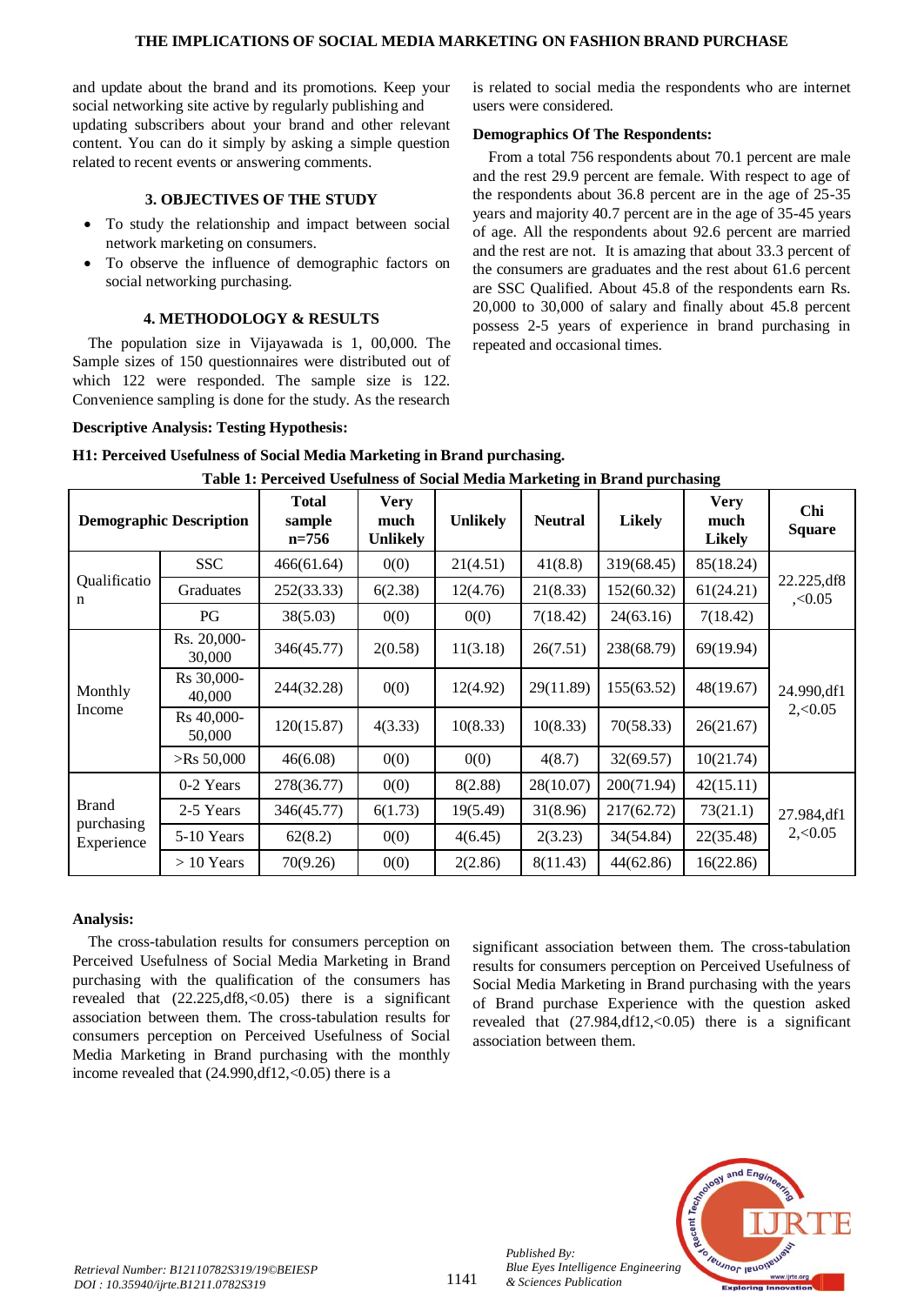| Table 2: Related Advantage of Social Media Marketing in Brand purchasing |                                |                                     |                                        |                 |                |               |                                      |                                   |
|--------------------------------------------------------------------------|--------------------------------|-------------------------------------|----------------------------------------|-----------------|----------------|---------------|--------------------------------------|-----------------------------------|
|                                                                          | <b>Demographic Description</b> | <b>Total</b><br>sample<br>$n = 756$ | <b>Very</b><br>much<br><b>Unlikely</b> | <b>Unlikely</b> | <b>Neutral</b> | <b>Likely</b> | <b>Very</b><br>much<br><b>Likely</b> | Chi Sq                            |
| Qualificati<br>on                                                        | <b>SSC</b>                     | 466(61.64)                          | 4(0.86)                                | 15(3.22)        | 57(12.23)      | 311(66.74)    | 79(16.95)                            |                                   |
|                                                                          | <b>Graduates</b>               | 252(33.33)                          | 2(0.79)                                | 8(3.17)         | 25(9.92)       | 157(62.3)     | 60(23.81)                            | 7.188,df<br>8, >0.05              |
|                                                                          | PG                             | 38(5.03)                            | 0(0)                                   | 0(0)            | 5(13.16)       | 24(63.16)     | 9(23.68)                             |                                   |
|                                                                          | Rs. 20,000-<br>30,000          | 346(45.77)                          | 0(0)                                   | 13(3.76)        | 34(9.83)       | 234(67.63)    | 65(18.79)                            |                                   |
| Monthly<br>Income                                                        | Rs 30,000-<br>40,000           | 244(32.28)                          | 4(1.64)                                | 6(2.46)         | 31(12.7)       | 154(63.11)    | 49(20.08)                            | 12.862,d<br>f12, >0.0             |
|                                                                          | Rs 40,000-<br>50,000           | 120(15.87)                          | 2(1.67)                                | 4(3.33)         | 18(15)         | 72(60)        | 24(20)                               |                                   |
|                                                                          | $>$ Rs 50,000                  | 46(6.08)                            | 0(0)                                   | 0(0)            | 4(8.7)         | 32(69.57)     | 10(21.74)                            |                                   |
| <b>Brand</b><br>purchasing<br>Experience                                 | 0-2 Years                      | 278(36.77)                          | 0(0)                                   | 6(2.16)         | 40(14.39)      | 193(69.42)    | 39(14.03)                            | 25.961,1<br>2df, <0.0<br><u>ר</u> |
|                                                                          | 2-5 Years                      | 346(45.77)                          | 6(1.73)                                | 13(3.76)        | 39(11.27)      | 211(60.98)    | 77(22.25)                            |                                   |
|                                                                          | 5-10 Years                     | 62(8.2)                             | 0(0)                                   | 2(3.23)         | 2(3.23)        | 46(74.19)     | 12(19.35)                            |                                   |
|                                                                          | $> 10$ Years                   | 70(9.26)                            | 0(0)                                   | 2(2.86)         | 6(8.57)        | 42(60)        | 20(28.57)                            |                                   |

**H2: Related Advantage of Social Media Marketing in Brand purchasing.**

# **Table 2: Related Advantage of Social Media Marketing in Brand purchasing**

## **Analysis:**

The cross-tabulation results for Related Advantage of Social Media Marketing in Brand purchasing with the qualification of the consumers has revealed that (7.188,df8,>0.05) there is no significant association between them. The cross-tabulation results for Related Advantage of Social Media Marketing in Brand purchasing with the monthly income revealed that  $(12.862, df12, >0.05)$  there is no significant association between them. The crosstabulation results for Related Advantage of Social Media Marketing in Brand purchasing with the years of Brand purchase Experience with the question asked revealed that (25.961,12df,<0.05) there is a significant association between them.

|  |  |  |  |  | H3: Perceived Ease of use of Social Media Marketing in Brand purchasing. |  |
|--|--|--|--|--|--------------------------------------------------------------------------|--|
|--|--|--|--|--|--------------------------------------------------------------------------|--|

|                                          |                                | Table 9. I Creerved Base of ase of Social Media Marketing in Drama purenasing. |                 |                 |                |               |               |                        |
|------------------------------------------|--------------------------------|--------------------------------------------------------------------------------|-----------------|-----------------|----------------|---------------|---------------|------------------------|
|                                          |                                | Total                                                                          | <b>Very</b>     |                 |                |               | <b>Very</b>   |                        |
|                                          | <b>Demographic Description</b> | sample                                                                         | much            | <b>Unlikely</b> | <b>Neutral</b> | <b>Likely</b> | much          | Chi Sq                 |
|                                          |                                |                                                                                | <b>Unlikely</b> |                 |                |               | <b>Likely</b> |                        |
|                                          | <b>SSC</b>                     | 466(61.64)                                                                     | 2(0.43)         | 6(1.29)         | 49(10.52)      | 348(74.68)    | 61(13.09)     | 4.842,df8              |
| Qualification                            | Graduates                      | 252(33.33)                                                                     | 0(0)            | 4(1.59)         | 25(9.92)       | 187(74.21)    | 36(14.29)     | , >0.05                |
|                                          | PG.                            | 38(5.03)                                                                       | 0(0)            | 0(0)            | 7(18.42)       | 25(65.79)     | 6(15.79)      |                        |
| Monthly<br>Income                        | Rs. 20,000-<br>30,000          | 346(45.77)                                                                     | 0(0)            | 2(0.58)         | 38(10.98)      | 261(75.43)    | 45(13.01)     |                        |
|                                          | Rs 30,000-<br>40,000           | 244(32.28)                                                                     | 2(0.82)         | 6(2.46)         | 25(10.25)      | 177(72.54)    | 34(13.93)     | 10.013,df<br>12, >0.05 |
|                                          | Rs 40,000-<br>50,000           | 120(15.87)                                                                     | 0(0)            | 2(1.67)         | 12(10)         | 90(75)        | 16(13.33)     |                        |
|                                          | $>$ Rs 50,000                  | 46(6.08)                                                                       | 0(0)            | 0(0)            | 6(13.04)       | 32(69.57)     | 8(17.39)      |                        |
| <b>Brand</b><br>purchasing<br>Experience | 0-2 Years                      | 278(36.77)                                                                     | 0(0)            | 2(0.72)         | 34(12.23)      | 215(77.34)    | 27(9.71)      |                        |
|                                          | 2-5 Years                      | 346(45.77)                                                                     | 2(0.58)         | 6(1.73)         | 37(10.69)      | 247(71.39)    | 54(15.61)     | 16.015,df              |
|                                          | 5-10 Years                     | 62(8.2)                                                                        | 0(0)            | 2(3.23)         | 2(3.23)        | 48(77.42)     | 10(16.13)     | 12, >0.05              |
|                                          | $>10$ Years                    | 70(9.26)                                                                       | 0(0)            | 0(0)            | 8(11.43)       | 50(71.43)     | 12(17.14)     |                        |

**Table 3: Perceived Ease of use of Social Media Marketing in Brand purchasing.**

# **Analysis:**

The cross-tabulation results for Perceived Ease of use of Social Media Marketing in Brand purchasing has revealed that (4.842,df8,>0.05) there is no significant association between them. The cross-tabulation results for Perceived Ease of use of Social Media Marketing in Brand purchasing with the monthly income revealed that  $(10.013, df12, >0.05)$  there is no significant association between them. The crosstabulation results for Perceived Ease of use of Social Media

Marketing in Brand purchasing with the years of Brand purchase Experience with the question asked revealed that

(16.015,df12,>0.05) there is no significant association between them.

*& Sciences Publication* 

*Published By:*

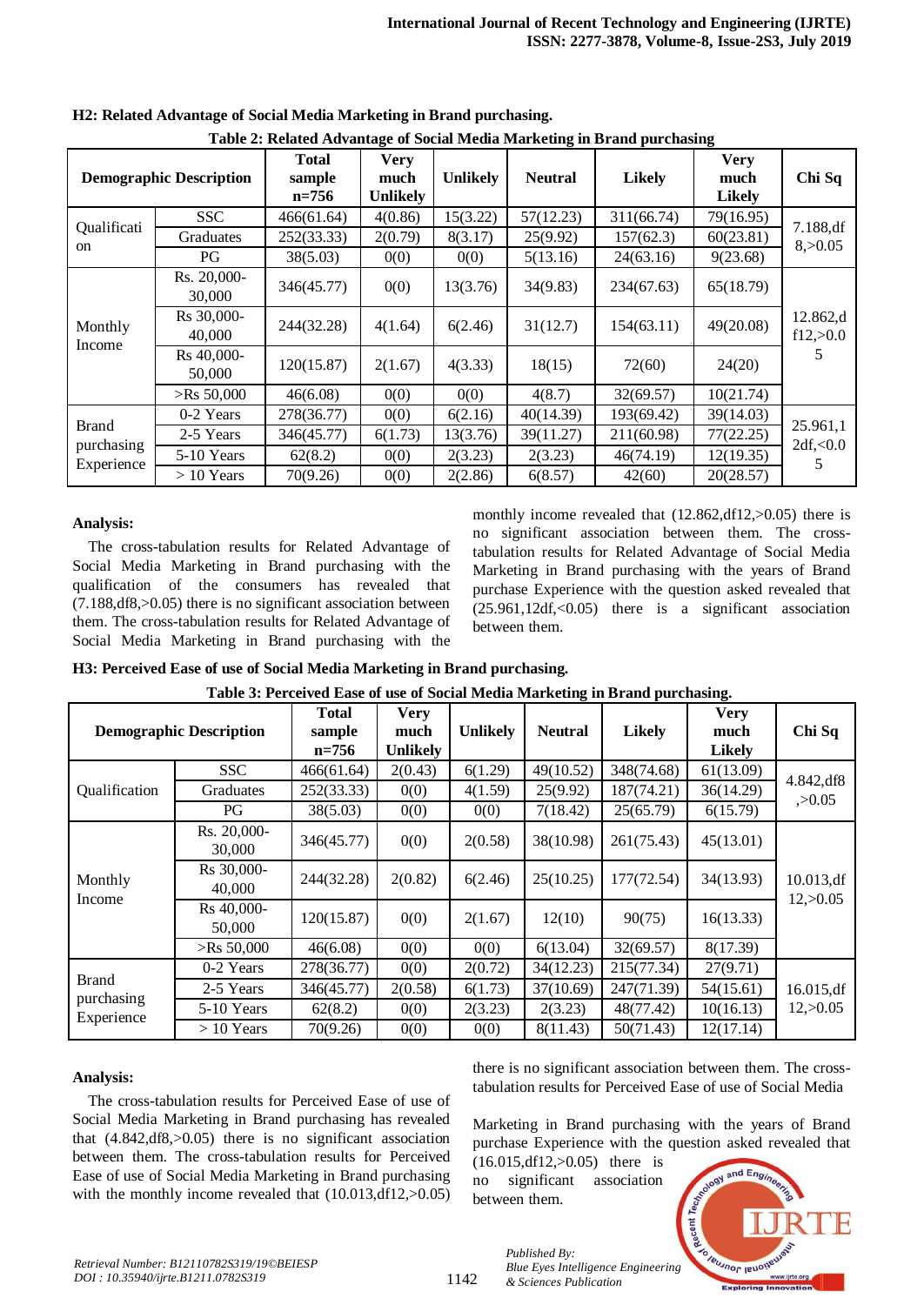|                                          |                                | Table 4: Intention to Use Social Media Marketing in Brand purchasing |                                 |                 |                |               |                                      |                                 |
|------------------------------------------|--------------------------------|----------------------------------------------------------------------|---------------------------------|-----------------|----------------|---------------|--------------------------------------|---------------------------------|
|                                          | <b>Demographic Description</b> | <b>Total</b><br>sample<br>$n=756$                                    | <b>Very</b><br>much<br>Unlikely | <b>Unlikely</b> | <b>Neutral</b> | <b>Likely</b> | <b>Very</b><br>much<br><b>Likely</b> | Chi Sq                          |
|                                          | <b>SSC</b>                     | 466(61.64)                                                           | 2(0.43)                         | 19(4.08)        | 51(10.94)      | 323(69.31)    | 71(15.24)                            |                                 |
| Qualification                            | Graduates                      | 252(33.33)                                                           | 2(0.79)                         | 8(3.17)         | 25(9.92)       | 165(65.48)    | 52(20.63)                            | 9.597,df<br>8, 0.05             |
|                                          | PG                             | 38(5.03)                                                             | 0(0)                            | 0(0)            | 8(21.05)       | 23(60.53)     | 7(18.42)                             |                                 |
| Monthly<br>Income                        | Rs. 20,000-<br>30,000          | 346(45.77)                                                           | 0(0)                            | 13(3.76)        | 37(10.69)      | 243(70.23)    | 53(15.32)                            | 10.493,d<br>$f12,\leq 0.0$<br>5 |
|                                          | Rs 30,000-<br>40,000           | 244(32.28)                                                           | 2(0.82)                         | 8(3.28)         | 29(11.89)      | 158(64.75)    | 47(19.26)                            |                                 |
|                                          | Rs 40,000-<br>50,000           | 120(15.87)                                                           | 2(1.67)                         | 6(5)            | 12(10)         | 78(65)        | 22(18.33)                            |                                 |
|                                          | $>$ Rs 50,000                  | 46(6.08)                                                             | 0(0)                            | 0(0)            | 6(13.04)       | 32(69.57)     | 8(17.39)                             |                                 |
| <b>Brand</b><br>purchasing<br>Experience | 0-2 Years                      | 278(36.77)                                                           | 0(0)                            | 10(3.6)         | 32(11.51)      | 202(72.66)    | 34(12.23)                            | 18.180,d<br>f12,0.0<br>5        |
|                                          | 2-5 Years                      | 346(45.77)                                                           | 4(1.16)                         | 15(4.34)        | 38(10.98)      | 221(63.87)    | 68(19.65)                            |                                 |
|                                          | 5-10 Years                     | 62(8.2)                                                              | 0(0)                            | 0(0)            | 4(6.45)        | 44(70.97)     | 14(22.58)                            |                                 |
|                                          | $> 10$ Years                   | 70(9.26)                                                             | 0(0)                            | 2(2.86)         | 10(14.29)      | 44(62.86)     | 14(20)                               |                                 |

**H4: Intention to Use Social Media Marketing in Brand purchasing.**

# **Table 4: Intention to Use Social Media Marketing in Brand purchasing**

# **Analysis:**

The cross-tabulation results for Intention to Use Social Media Marketing in Brand purchasing with the qualification of the consumers has revealed that (9.597,df8,<0.05) there is no significant association between them. The crosstabulation results for consumers Intention to Use Social Media Marketing in Brand purchasing with the monthly income revealed that  $(10.493, df12, <0.05)$  there is no significant association between them. The cross-tabulation results for Intention to Use Social Media Marketing in Brand purchasing with the years of Brand purchase Experience with the question asked revealed that (18.180,df12,<0.05) there is no significant association between them.

## **5. LIMITATIONS AND SUGGESTIONS FOR FUTURE**

Promoting the fashion brands on all the social network platforms is important but considering the preferences of male and female which are different in my study prompting means fashion brand in Facebook and woman fashion brands in Instagram will make them expose to their favourite brands. Female prefer shopping next to entertainment in social networking campaigns. Social networking sites have a positive impact on the consumer purchase intention therefore by providing relevant and genuine content the trust and loyalty of the customers can be enhanced greatly.

# **CONCLUSION**

The purpose of this research was to explore the ways social network marketing of fashion brands and consumer engagement levels affects the consumer purchase intention. In order to accomplish this, I performed exploratory research regarding social networking campaigns and consumer engagement and consumer behaviour towards fashion brand in online. Based on my understandings I prepared a survey which includes scale related to my objectives. Results indicate that social network marketing and consumer engagement are showing impact on the consumer purchase intention. Based up on income, education and engagement people are using social media and also engaging themselves by following the fashion brands in social media but percentage of people who are purchasing is less when compared to the engagement levels. They also should utilize these platforms to not only share discounts and promotions, but also stay in touch with consumers and build a connection with their consumers.

# **REFERENCES**

- 1. Abu Bashar, I. A. (2015). Effectiveness of the social media as a marketing tool: An empirical study. International journal of marketing, financial services and management research.
- 2. Adnan Veysel Ertemel, A. A. (2016). The Role Of Social Media Advertising In Consumer Buying. International Journal of Commerce and Finance, II(1), 81-89.
- 3. Hofman-Kohlmeyer1, M. (2017). Customer Engagement With A Brand In The Context. Cbu International Conference On Innovations In Science And Education, 172-177.
- 4. Katarzyna Żyminkowska, T. Ż. (2017). Effects of customer engagement behavior. Journal of Economics and Management, 28, 133-154.
- 5. Maoyan, Z. S. (2014). Consumer Purchase Intention Research Based on Social Media Marketing.



*Retrieval Number: B12110782S319/19©BEIESP DOI : 10.35940/ijrte.B1211.0782S319*

*Published By:*

*& Sciences Publication*